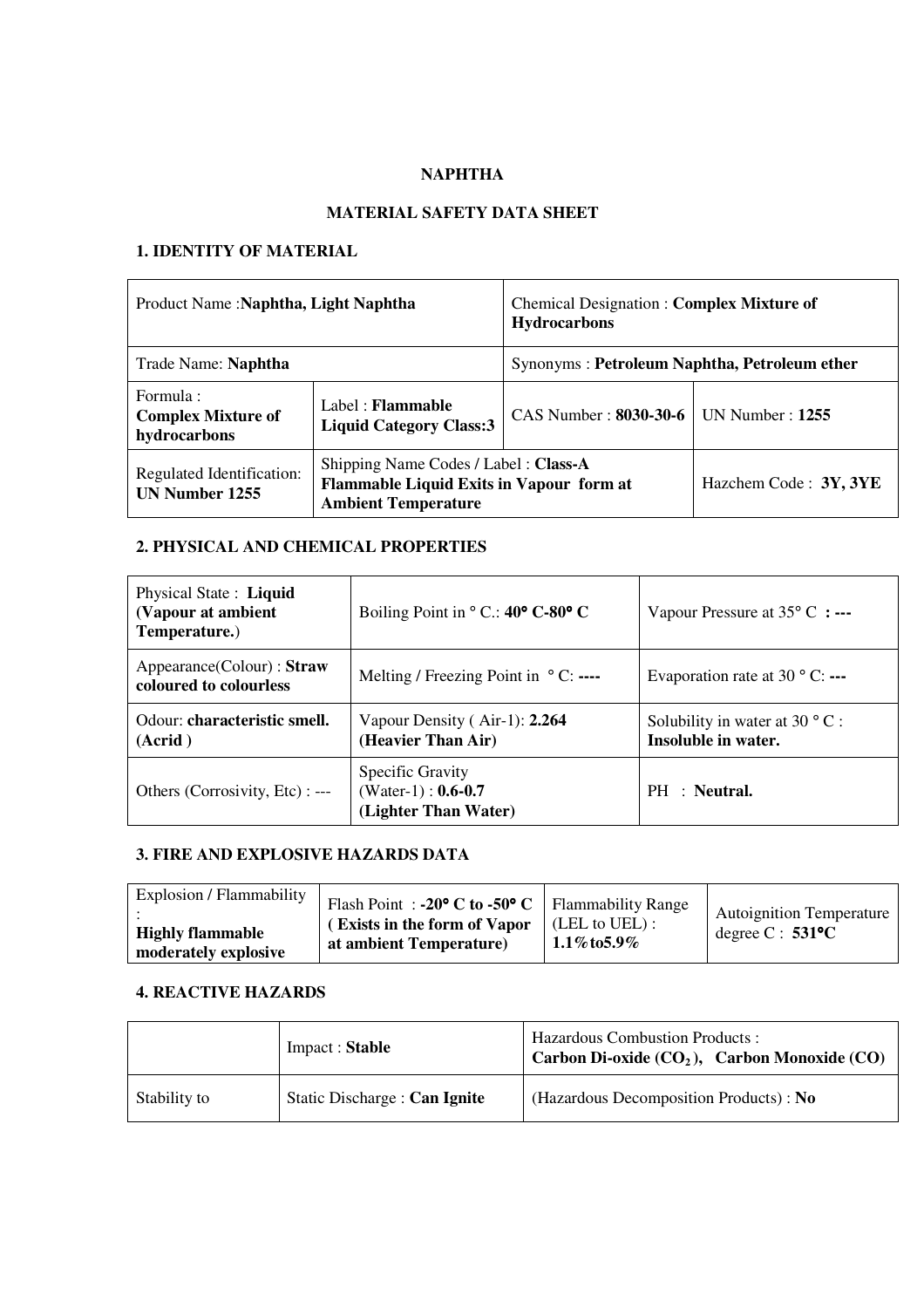|                             | <b>Reactivity: With Oxidisers</b> | (Conditions to avoid): Avoid Contact With<br><b>Oxidizers</b> |
|-----------------------------|-----------------------------------|---------------------------------------------------------------|
| Hazardous<br>Polymerization | <b>May Not Occur</b>              |                                                               |

## **5. HEALTH HAZARD DATA**

### Routes of Entry : (**Inhalation, Skin, Mucous Membranes, Eye Contact and Ingestion**)

Effects of Exposure / Symptoms: **Acts As Anesthetic, Cause Dermatitis Irritation.** 

| LD 50 (in rat Orally or percutaneous absorption)<br>$(mg/kg$ body weight) |                     | LC $50$ (in rat)<br>$(mg/1/\text{hour.})$    |         |            |
|---------------------------------------------------------------------------|---------------------|----------------------------------------------|---------|------------|
| Permissible Exposure ppm mg/cu.m.<br>Limit (PEL)                          | 100                 | <b>Short Term</b><br>exposure<br>Limit(STEL) | ppm     | mg / cu. m |
| Threshold Limit<br>Value(TLV) of ACGIH                                    | ppm mg/cu. m<br>500 | Odour<br>ppm<br>Threshold                    | mg/cu.m |            |

Emergency Treatment : **Remove Victim From Contaminated Atmosphere To Fresh Air, Start Artificial Respiration In Case Of Breathing Difficulties.** 

## **6. HAZARD SPECIFICATION**

| NFPA HAZARD | <b>HEALTH</b> | <b>AMMARILITY</b><br>FL | ABILITY | <b>SPECIAL</b> |
|-------------|---------------|-------------------------|---------|----------------|
| SIGNAL      |               |                         |         |                |

#### **Known Hazards**

| Combustible Liquid: Yes        | Water Reactive Material: No | Irritant: $No$        |
|--------------------------------|-----------------------------|-----------------------|
| Flammable Material : Yes       | Oxidiser: No.               | Sensitizer: No        |
| Pyrophoric Material :No        | Organic Peroxide: No        | Carcinogen: No        |
| <b>Explosive Material :Yes</b> | Corrosive Material: No      | Mutagen : $No$        |
| Unstable Material :No          | Compressed Gas: Yes         | Others (Specify) : No |

#### **7. SAFE USAGE DATA**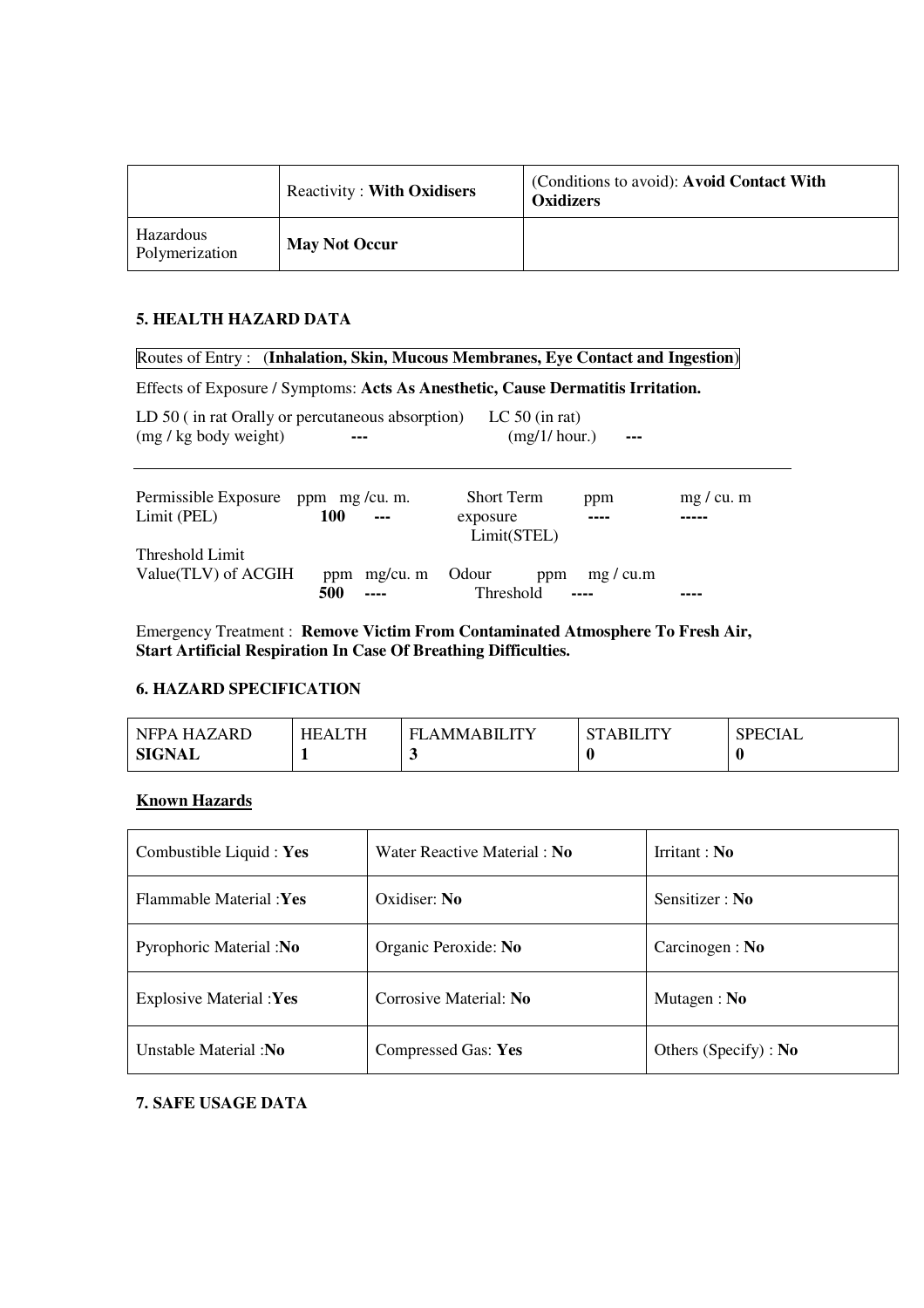| Ventilation:                              | General                                                                                                                                                  |
|-------------------------------------------|----------------------------------------------------------------------------------------------------------------------------------------------------------|
| Personal Protective<br>Equipments(PPE'S): | Non Respiratory PPE'S:<br>Eyes: Safety Goggle, Face shield, or Hood<br>Body: PVC clothing.<br>Gloves: Neoprene, Polyvinyl Chloride(PVC)                  |
|                                           | Respiratory (Specify): Emergency Life Saving Apparatus (ELSA), Self<br><b>Contained Breathing Apparatus (SCBA).</b>                                      |
| <b>Precautions</b>                        | Handling & Storage: Should Be Stored Inair Tight Closed Containers<br><b>Away From Source Of Ignition, With Protection Against Static</b><br>Discharges. |

### **8. EMERGENCY RESPONSE DATA**

|                                                           | Fire Extinguishing Media :3% Aquous Film Forming Foam(AFFF), Dry<br>Chemical Powder(DCP), Carbon Di Oxide(CO <sub>2</sub> ,) |
|-----------------------------------------------------------|------------------------------------------------------------------------------------------------------------------------------|
| Fire                                                      | Special Procedures : Water Spray May Be Used To Cool Containers Or<br><b>Exposed Equipments.</b>                             |
|                                                           | Unusual Hazardous :----                                                                                                      |
| Exposure (Skin and eye contact,<br>inhalation, Ingestion) | First Aid Measure:<br>Remove Victim To Fresh Air. Seek Medical Help.                                                         |
| Spills                                                    | Steps to be taken: Collect In Container.                                                                                     |
|                                                           | Waste disposal method: On Large Scale Absorb And Landfill. Allow For<br><b>Atmospheric Evaporation.</b>                      |

## **9. ADDITIONAL INFORMATION (DOS & DON'T)**

- $\triangleright$  Incase of leaks monitor %LEL, Stop all hot jobs. Stop traffic/vehicular movements and dilute vapor cloud with water spray.
- $\triangleright$  Evacuate on downwind side.
- $\triangleright$  Stop activities of hot jobs in units / plants on down wind direction.
- $\triangleright$  Look for wind direction.
- $\triangleright$  Approach from upwind side.
- $\triangleright$  If caught on downwind, move perpendicular to wind direction and assemble at nearest safe assembly point.
- $\triangleright$  Arrest leak if without risk.
- $\triangleright$  Cordon off the area.
- Use Self Contained breathing apparatus set in case of Fire.
- $\triangleright$  Contain leaking liquid on sand or earth.
- Do not Panic.
- $\triangleright$  Do not enter without knowing the wind direction.
- Do not approach leaking / affected area without proper respiratory protection.
- $\triangleright$  Do not approach from downwind direction
- $\triangleright$  Do not run.